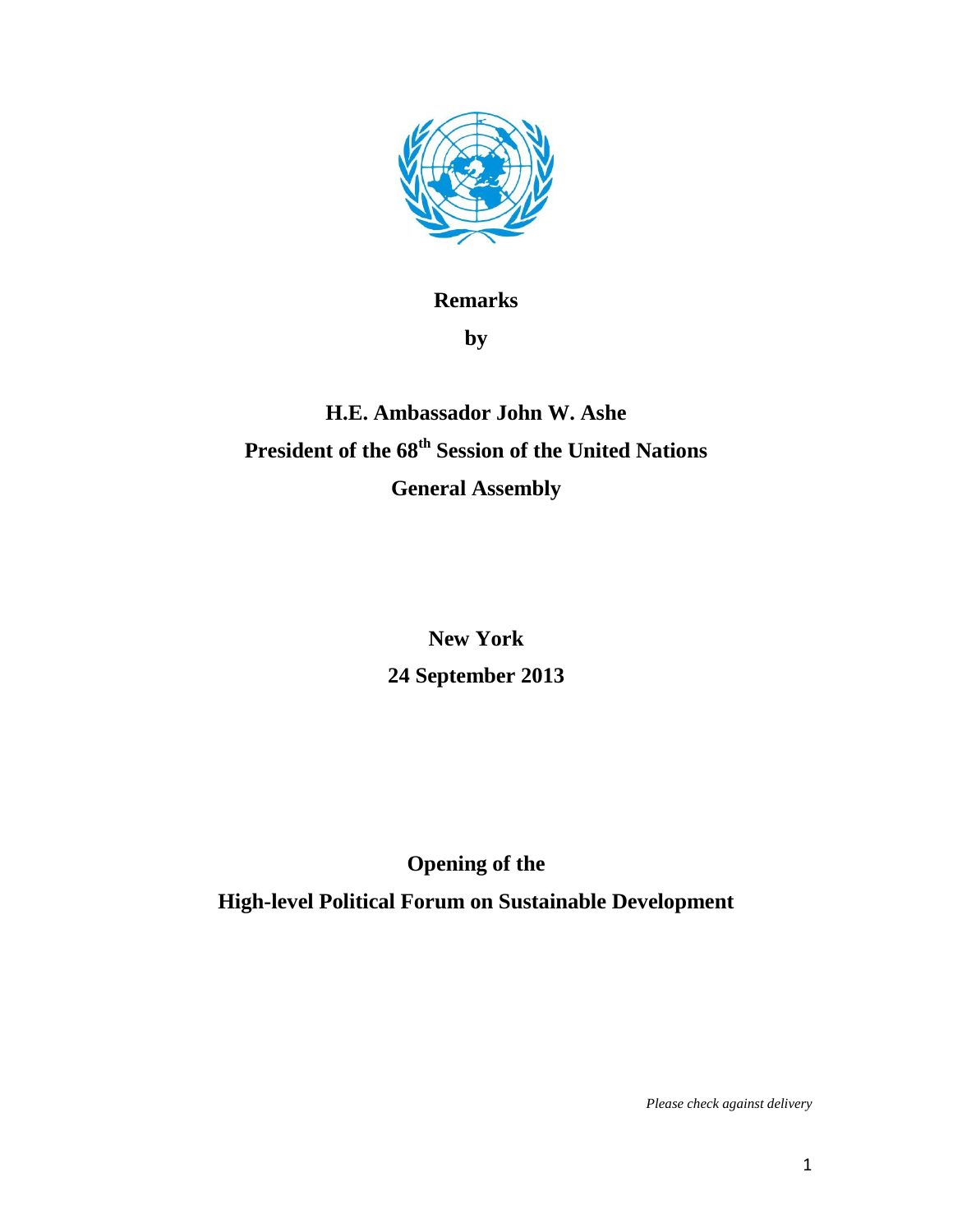Honorable Heads of State and Government, Distinguished Ministers Excellencies, Secretary-General, Distinguished Guests, Ladies and Gentlemen,

It is indeed a special honor and privilege to preside over this inaugural session of the High-Level Political Forum. I greet you today at this historic meeting with enthusiasm and a sense of purpose. I look forward to our session, which I expect will be enriching, forward-looking, thought-provoking and sincerely hope - action-oriented.

This High Level Political Forum is a new entity within the UN body. Let me begin by reminding all gathered here today that we collectively fashioned this new institutional tool - the HLPF- and it is therefore our responsibility to use it wisely and well. We have created this HLPF for the express purpose of delivering more effectively on our aspirations and agendas at a time when we realize that the practice of sustainability provides the only real bridge from our past to our present and our future, and from our planet to our peoples and our prosperity.

Today, we frame our discussions around the theme: "Building the Future We Want: from Rio+20 to the Post 2015 Development Agenda." Consequent upon this theme please let me pose a few questions:

- How much ambition and leadership are we willing to commit to our High Level Political Forum?
- How do we translate this new institutional platform into concrete and tangible implementation on the ground?
- How do we ensure that institutional form and function are properly aligned so that the HLPF can succeed?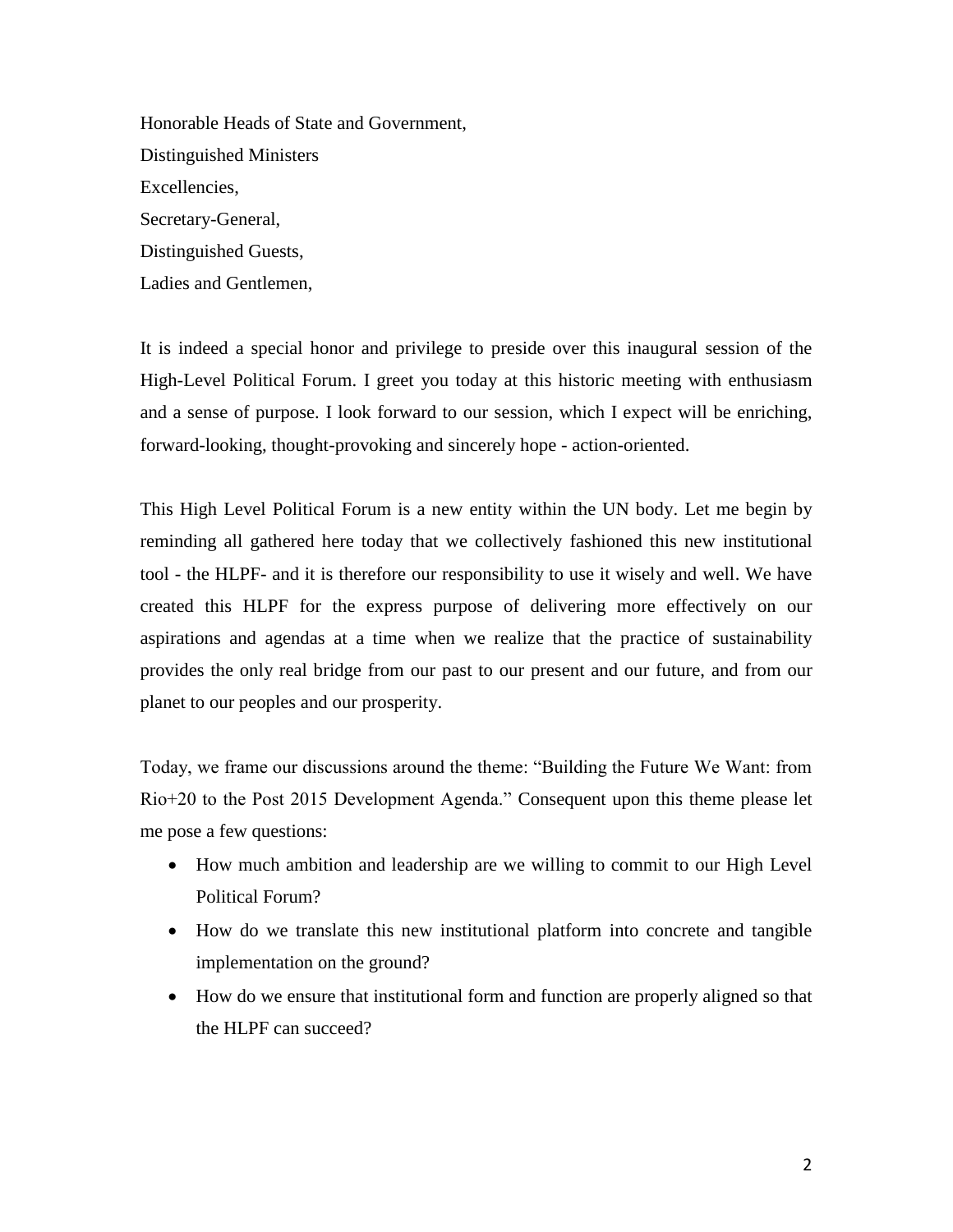In the Rio+20 Outcome Document, *The Future We Want,* Heads of State and Government agreed on a vision of development that merges the well-being, social inclusion and prosperity of all the world's people with the health and well-being of the planet. It identified these two integral pieces – people and planet – are inextricably linked.

The HLPF offers us an opportunity to translate this holistic vision that merges the vital needs and concerns of our people and planet into concrete policies and actions. Designated as both the guardian of, and the catalyst for the global sustainable development agenda, this forum will be the place where we – as an international community – can identify major global socio-economic and environmental challenges and determine how to address them. Within this forum, we will craft specific goals, which when adopted in 2015, will help create broad structural and transformative change in how we live, consume and do business in all countries and societies.

Let us be guided at this inaugural session with the knowledge that the HLPF is a joint endeavor between the United Nations General Assembly and the United Nations Economic and Social Council (ECOSOC) to promote and implement an integrated and balanced sustainable development agenda beyond 2015. It will be a universal and unique platform on issues related to the implementation of sustainable development, pulling together relevant actors on the global stage and within the United Nations system, and resulting in a level of coordination, integration and coherence that until now has been lacking.

This inaugural session of the HLPF is personally gratifying for all those who have spent many long hours working together on the issue of sustainable development. I would like extend my thanks to all those who have helped to make this vision of the Rio+20 Outcome Document a reality and have opened a new pathway toward a sustainable future. To all the heads of State and Government who have supported the sustainable development agenda and the establishment of this Forum, your support is duly noted and appreciated.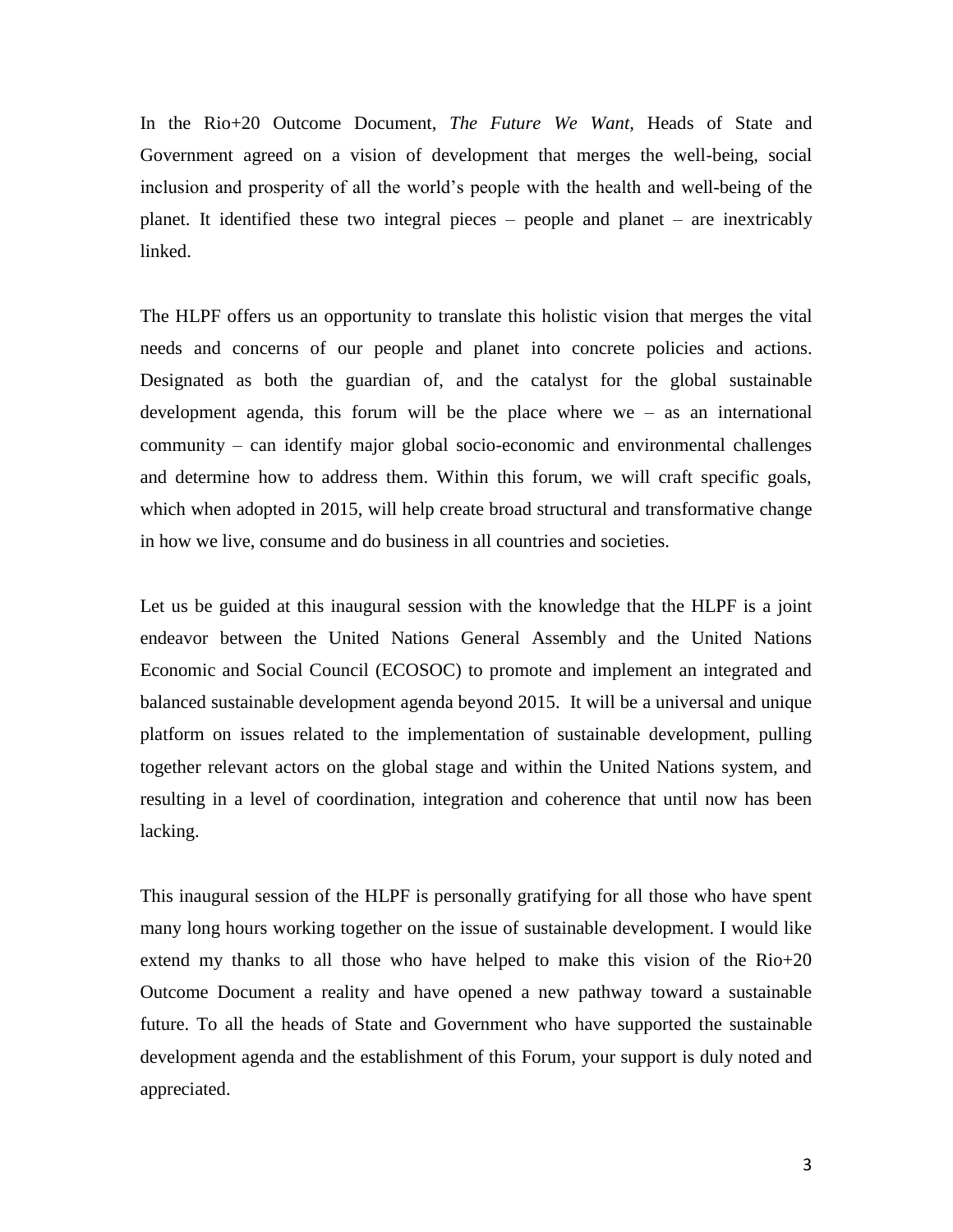Excellencies,

If the High Level Political Forum is to fulfill its mandate – if it is to fully thrive and do justice to the vision of Rio+20 – what is actually needed?

First, it must be a proactive and sometimes provocative Forum that responds to the most current and pressing challenges and creates a robust and innovative agenda for sustainable development.

The HLPF needs active political leadership and strong global champions.

Reviewing progress in implementation is critical. We need a Forum that effectively monitors previous sustainable development commitments – such as those found and agreed in Agenda 21, the Johannesburg Plan of Implementation, the Barbados Programme of Action, and the Mauritius Strategy for Implementation – and ensures that implementation is felt at all levels.

It must also ensure that sustainability is factored into economic and social decisionmaking. Indeed, it must set a new norm wherein sustainability becomes part of all our development activities.

It will need effective support and coordination amongst all relevant stakeholders. The HLPF, as well as the Post 2015 Development Agenda, will require contributions and commitment from a range of actors, both government and non-governmental, all of the United Nations system including the Multilateral Financial Institutions, as well as other international and regional organizations. Enhanced coordination and cooperation among these various actors need to be further advanced to strengthen the synergies between global policies and national realities.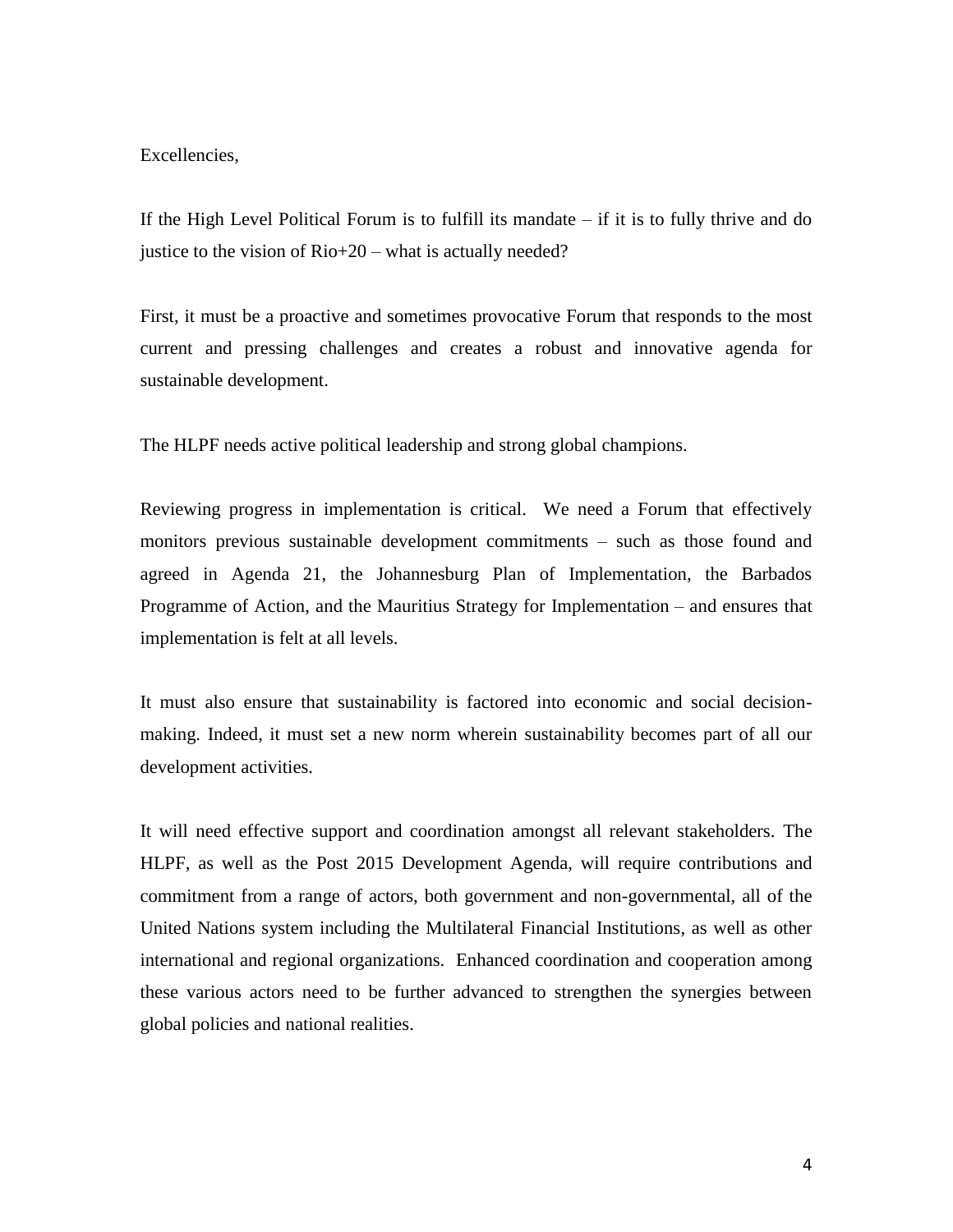Accountability must also be one of the hallmarks of the work of the Forum. Reviewing and measuring progress need a shared vision of specific goals, commitments, timetables and concrete mechanisms. Our Forum needs a broad range of tools for enhanced multistakeholder engagement and implementation, in particular partnerships. In this regard, effective partnerships should be advanced as a mature and scalable delivery mechanism to facilitate the achievement of the means of implementation for sustainable development.

The HLPF will undoubtedly play a pivotal role in the elaboration and the implementation of the post 2015 development agenda. It should be the home for concrete guidance in the review of the sustainable development goals, their implementation and monitoring, as well as integration of the three dimensions of sustainable development by all actors. It will, if properly used, become the tool for embedding or mainstreaming sustainable development at all levels.

## Excellencies,

Ladies and Gentlemen,

The Conferences in Stockholm in 1972, Rio de Janeiro in 1992 and 2012, the SIDS Conferences in Barbados and Mauritius in 1994 and 2004, and the various Conventions and Policy instruments that emerged as a consequence of our collaborative efforts have served to bring us a considerable distance along the development path.

But in convening the HLPF in this our Assembly of Nations, we also clearly have to recognize that we are facing an ever-challenging future and we have miles to go before we can rest. A new development agenda will not be achieved with half measures. It will not be the product of serendipity nor of continuous cycles of statements however wellintentioned and delivered. We have to take stock of the current global crisis and the failure to so far achieve sustainable global development, first as an opportunity and second as a call to action to which all of us -member-states, international organisations,